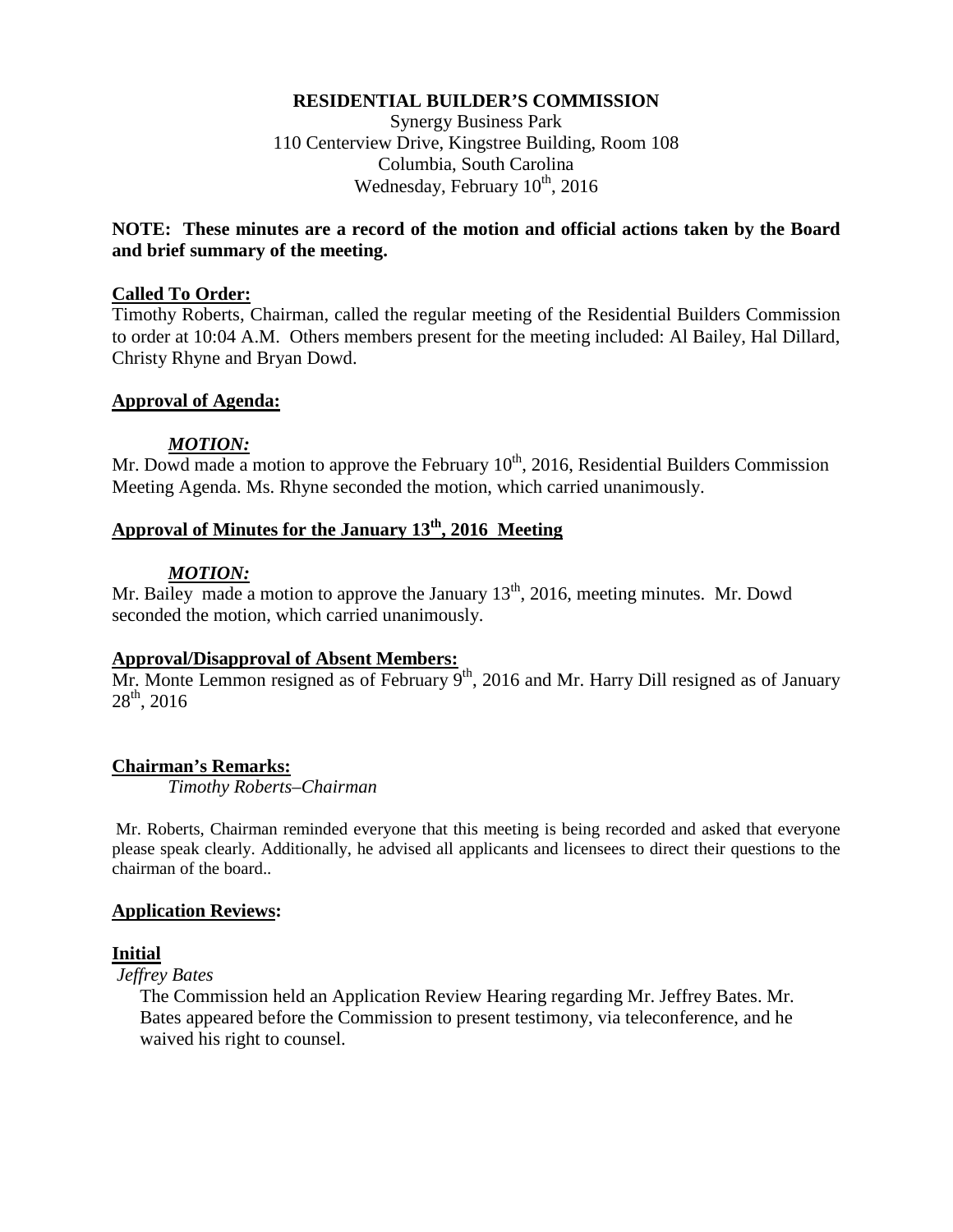## *Motion:*

Mr. Bailey made a motion to deny Mr. Bates request for approval to sit for the Residential Builders Exam due to lack experience at this time. Mr. Dowd seconded the motion, which carried unanimously.

#### *Jesse Norris*

The Commission held an Application Review Hearing regarding Mr. Jesse Norris. Mr. Norris appeared before the Commission to present testimony, and he waived his right to counsel.

### *Motion:*

Mr. Dillard made a motion to allow Mr. Norris to sit for the exam. Mr. Bailey seconded the motion, which carried unanimously.

### *Jeffrey S. Pearson*

The Commission held an Application Review Hearing regarding Mr. Jeffrey S. Pearson. Mr. Pearson appeared before the Commission to present testimony, and wavied his right to counsel.

### *Motion:*

Mr. Dowd made a motion to approve Mr. Pearson to sit for the exam. Ms. Rhyne seconded the motion, which carried unanimously.

### *Noah Zook*

The Commission held an Application Review Hearing regarding Mr. Noah Zook. Mr. Zook appeared before the Commission to present testimony, and he waived his right to counsel.

#### *Motion:*

Mr. Dowd made a motion to allow Mr. Zook to sit for the exam. Ms. Rhyne seconded the motion, which carried unanimously.

#### *Steven Schroeder*

The Commission held an Application Review Hearing regarding Mr. Steven Schroeder. Mr. Schroeder appeared before the Commission to present testimony, and he waived his right to counsel.

## *Motion:*

Mr. Dillard made a motion to allow Mr. Schroeder to sit for the Exam. Mr. Dowd seconded the motion, which carried unanimously.

#### *Charles Dembisky*

The Commission held an Application Review Hearing regarding Mr. Charles Dembisky. Mr. Dembisky appeared before the Commission to present testimony, and he waived his right to counsel.

## *Motion:*

Mr. Bailey made a motion to allow Mr. Dembisky to sit for the exam. Mr. Dillard seconded the motion, which carried unanimously.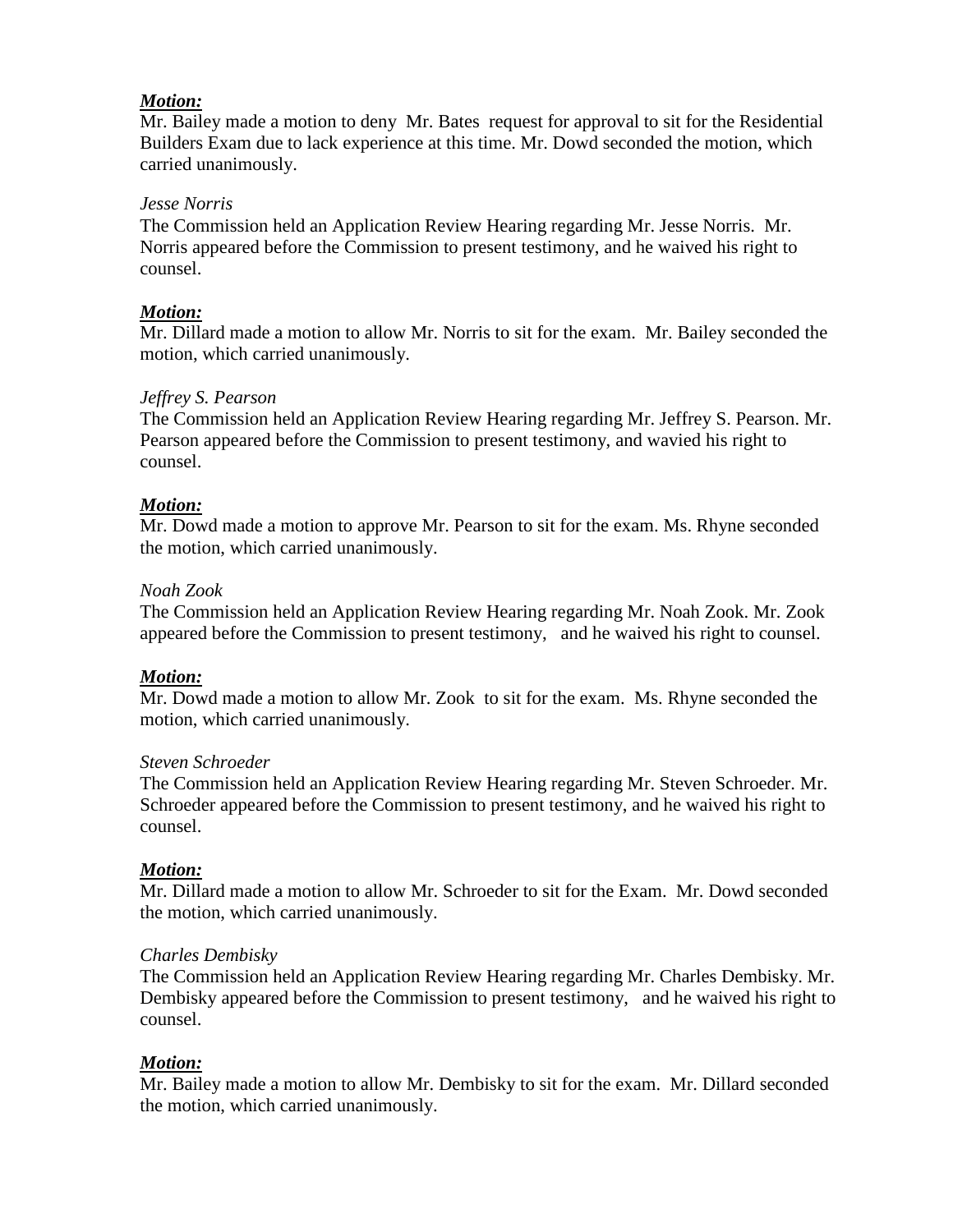## **Mark Nix – South Carolina Home Builders Association:**

## *Mark Nix*

Mr. Mark Nix spoke to the Residential Builders Commission regarding the Recovery Process and the volunteer organizations who are assisting in the recovery from the October 2015 Flood Disaster. Mr. Nix stated that the Home Builders Association supported the non-profit groups helping with disaster recovery he supported their work under Specialty registration trades, but opposed the volunteer organizations doing work within the mechanical trades.

## *James Gray*

The Commission held an Application Review Hearing regarding Mr. James Gray. Mr. Gray appeared before the Commission to present testimony, and he waived his right to counsel.

## *Motion:*

Mr. Dowd made a motion to allow Mr. Gray to sit for the exam. Mr. Bailey seconded the motion, which carried unanimously.

## *Warren Whitehead*

The Commission held an Application Review Hearing regarding Mr. Warren Whitehead. Mr. Whitehead did not appear before the Commission.

## *Motion:*

No Motions were made.

## *Gary Strang*

The Commission held an Application Review Hearing regarding Mr. Gary Strang. Mr. Strang appeared before the Commission to present testimony, and he waived his right to counsel.

## *Motion:*

Mr. Dillard made a motion to approve Mr. River's specialty registration. Mr. Dowd seconded the motion, which carried unanimously.

## *Aaron Farver*

The Commission held an Application Review Hearing regarding Mr. Aaron Farver. Mr. Farver appeared before the Commission to present testimony, and he waived his right to counsel.

## *Motion:*

Mr. Dowd made a motion to allow Mr. Farver to sit for the exam. Ms. Rhyne seconded the motion, which carried unanimously.

## *Robert Nekrasz*

The Commission held an Application Review Hearing regarding Mr. Robert Nekrasz. Mr. Nekrasz appeared before the Commission to present testimony, and he waived his right to counsel.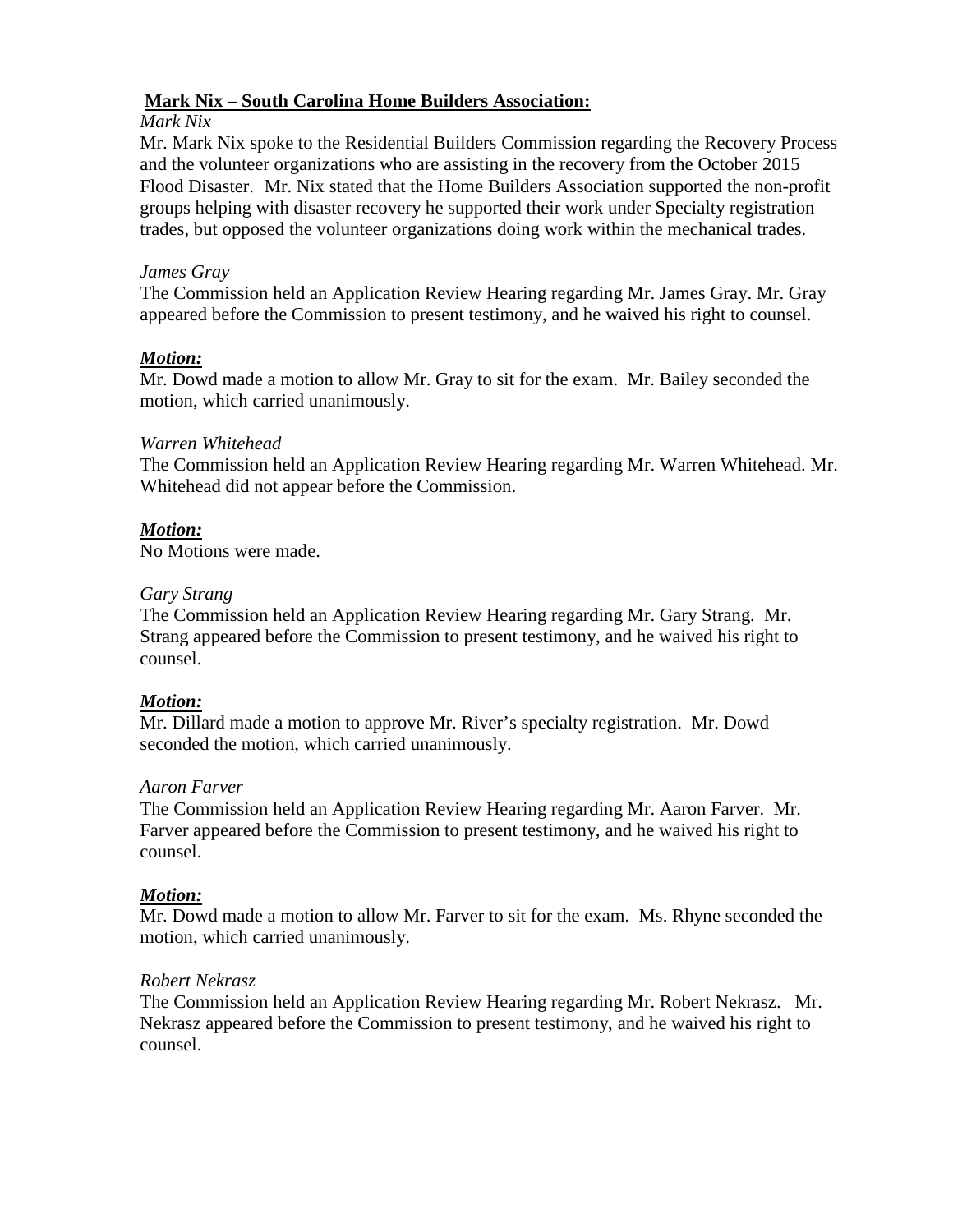## *Motion:*

Mr. Bailey made a motion to allow Mr. Nekraz to sit for the exam. Mr. Dillard seconded the motion, which carried unanimously.

#### *Silvo Savo*

The Commission held an Application Review Hearing regarding Mr. Silvo Savo. Mr. Savo appeared before the Commission to present testimony, and he waived his right to counsel.

#### *Motion:*

Mr. Bailey made a motion to allow Mr. Savo to sit for the exam. Ms. Rhyne seconded the motion, which carried unanimously.

#### *Samuel Simmons*

The Commission held an Application Review Hearing regarding Mr. Samuel Simmons. Mr. Simmons appeared before the Commission to present testimony, and he waived his right to counsel.

#### *Motion:*

Mr. Dowd made a motion to approve Mr. Simmons for a Specialty Registration. Mr. Bailey seconded the motion, which carried unanimously.

#### *Kareem Daise*

The Commission held an Application Review Hearing regarding Mr. Kareem Daise. Mr. Daise appeared before the Commission to present testimony, and he waived his right to counsel.

#### *Motion:*

Mr. Bailey made a motion to allow Mr. Daise to sit for the exam. Mr. Dowd seconded the motion, which carried unanimously.

#### *Clyde Waymer*

The Commission held an Application Review Hearing regarding Mr. Clyde Waymer. Mr. Waymer appeared before the Commission to present testimony, and he waived his right to counsel.

#### *Motion:*

Mr. Bailey made a motion to approve with the condition that at the next renewal he provide resolution of pending criminal charges. Mr. Dowd seconded the motion, which carried unanimously.

#### *Jarrett Vereen*

The Commission held an Application Review Hearing regarding Mr. Jarrett Vereen. Mr. Vereen appeared before the Commission to present testimony, and he waived his right to counsel.

#### *Motion:*

Mr. Bailey made a motion to approve with the condition he provide an update to the Commission Administrator documentation that payments made to all three judgment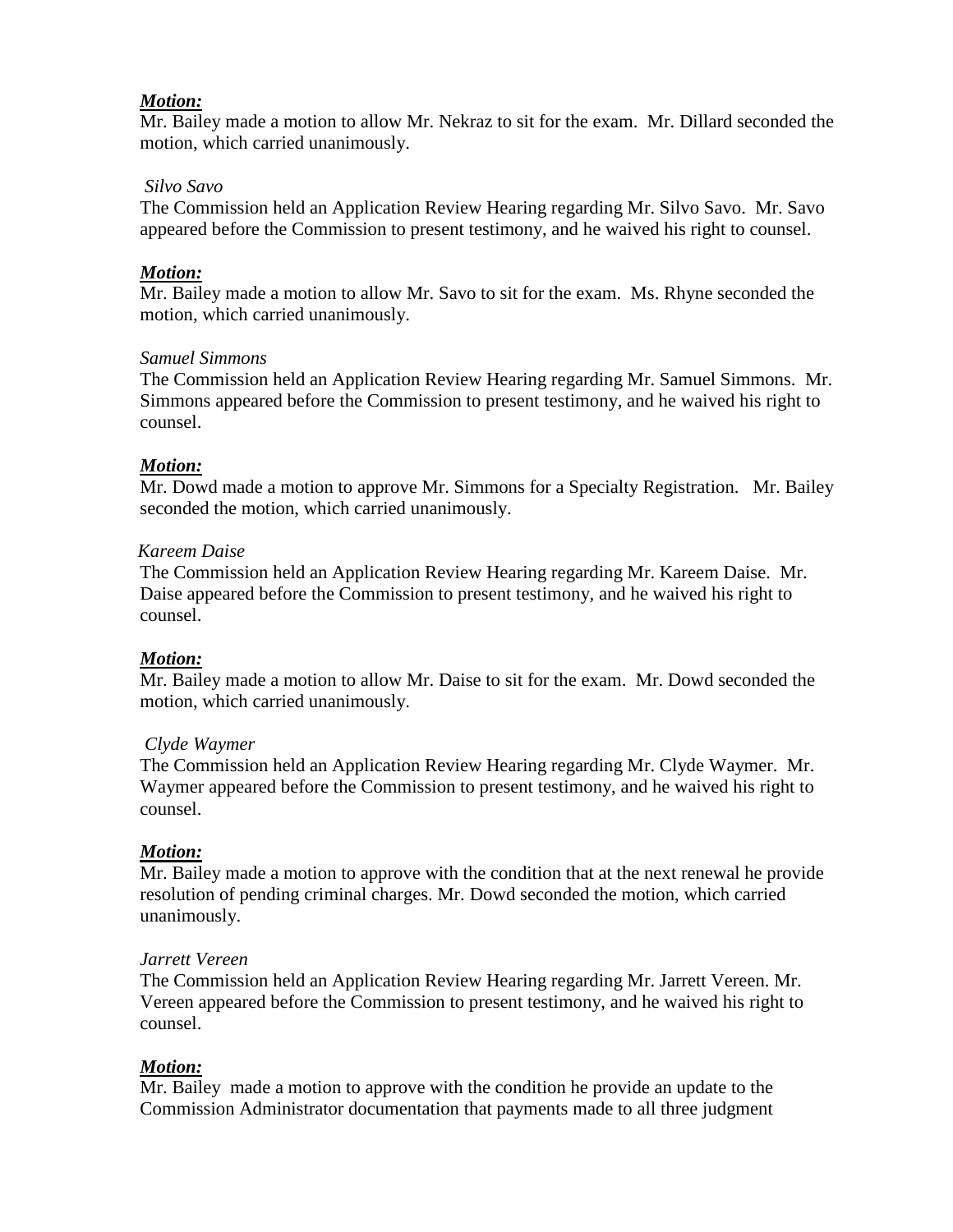creditors have been accepted and negotiated. Mr. Dowd seconded the motion, which carried unanimously.

### **Final Order Hearings:**

*William Brown, Case # 2015-211* The Board held a Final Order hearing regarding Mr. William Brown.

## *MOTION:*

Mr. Bailey made a motion to uphold the Hearing Officer's Recommendation, with the modification of deletion of numbers 3 and 4 and replaced with Respondent's specialty contractor registration, shall be revoked. Mr. Dillard seconded the motion, which carried unanimously.

### *Derrick French, Case # 2014-95*

The Board held a Final Order hearing regarding Mr. Derrick French. Mr. Bailey recused himself due to his service as the hearing officer.

## *MOTION:*

Mr. Dillard made a motion to uphold the hearing officer's recommendations. Mr. Dowd seconded the motion, which carried unanimously.

### *Aministrator Report and Recommendation for Bond Claim Case# 2014-477*

Ms. Erin Baldwin with the Office of Disciplinary Counsel brought a request to deny the request for the bond claim for case#2014-477, due to the Respondent settling with the Homeowner. Both parties mutually agreed to drop the bond claim.

## *MOTION:*

Ms. Rhyne made a motion to deny the request for bond claim in case #2014-477. Mr. Dowd seconded the motion, which carried unanimously.

## **Memorandum of Agreement:**

#### *Willie Taylor case# 2014-457*

Mr. Willie Taylor appeared before the commission and wavied his right to counsel. T. Kyle Tennis, Esq. represented the State. Mr. Tennis requested that the Board accept the Memorandum of Agreement (MOA).

## *MOTION:*

Mr. Bailey made a motion to accept the Memorandum of Agreement with a fine of \$250.00. Ms. Rhyne seconded the motion, which did not carry unanimously. Mr. Dillard opposed.

## *Appointment of New Board Members:*

#### *MOTION:*

Mr. Bailey made a motion to enter into executive session. Mr. Dowd seconded the motion, which carried unanimously.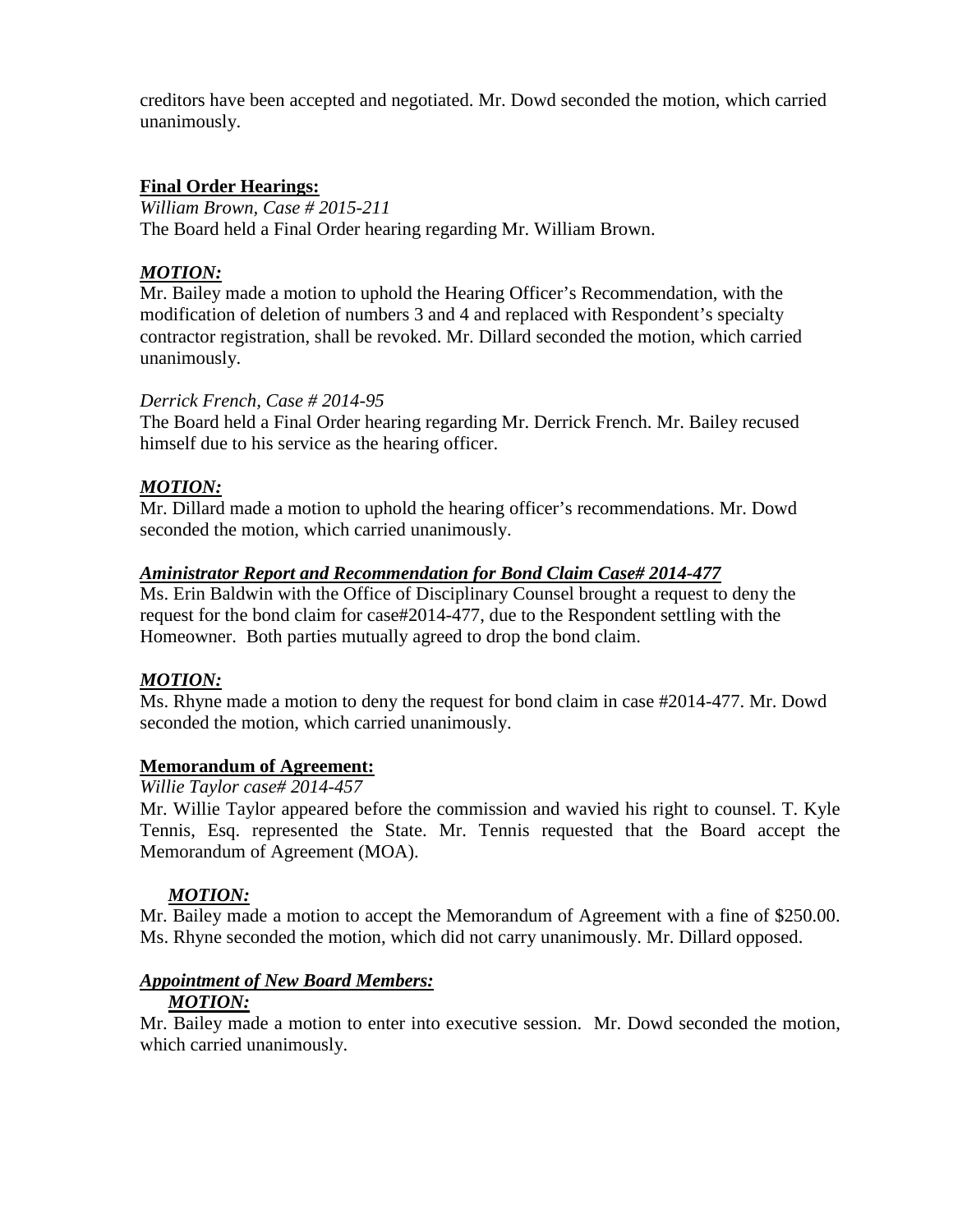## *MOTION:*

Mr. Dowd made a motion to exit executive session. Mr. Bailey seconded the motion, which carried unanimously.

## **OIE Report – Mr. Todd Bond**

*Todd Bond, Chief Investigator of OIE*

Mr. Todd Bond, Chief Investigator, appeared to present the information to the Commission regarding the OIE monthly report.

# **Complaints Received - 44 Active Investigations -94**

## **Closed Cases – 40**

## **New Business:**

A. Recommendation of IRC

## *MOTION:*

Mr. Dowd made a motion to approve the Recommendation of the IRC

Mr. Bailey seconded the motion, which carried unanimously.

B. Resolution Guidelines

# *MOTION:*

Mr. Bailey made a motion to approve the IRC Resolution Guidelines. Ms. Rhyne seconded the motion, which carried unanimously.

## *Approval for staff to issue administrative orders approving licensure conditioned upon no work in the mechanical trades for applicants with reciprocity, passing score on NASCLA exam, and GC license holders.*

# *MOTION:*

Mr. Dowd made a motion to approve the request for administrative orders approving licensure conditioned upon no work in the mechanical trades for applicants with reciprocity with NASCLA, South Carolina General Contractors, North Carolina, Utah, Louisiana, Georgia, and Alabama. Ms. Rhyne seconded the motion, which carried unanimously.

# **NASCLA Travel:**

*MOTION:*

Mr. Dowd made a motion to approve travel for all NASCLA 2016 trips for meetings. Mr. Dillard seconded the motion, which carried unanimously.

## **Old Business:**

No old business discussed.

# **Administrator's Remarks for Information:**

**None at this time.**